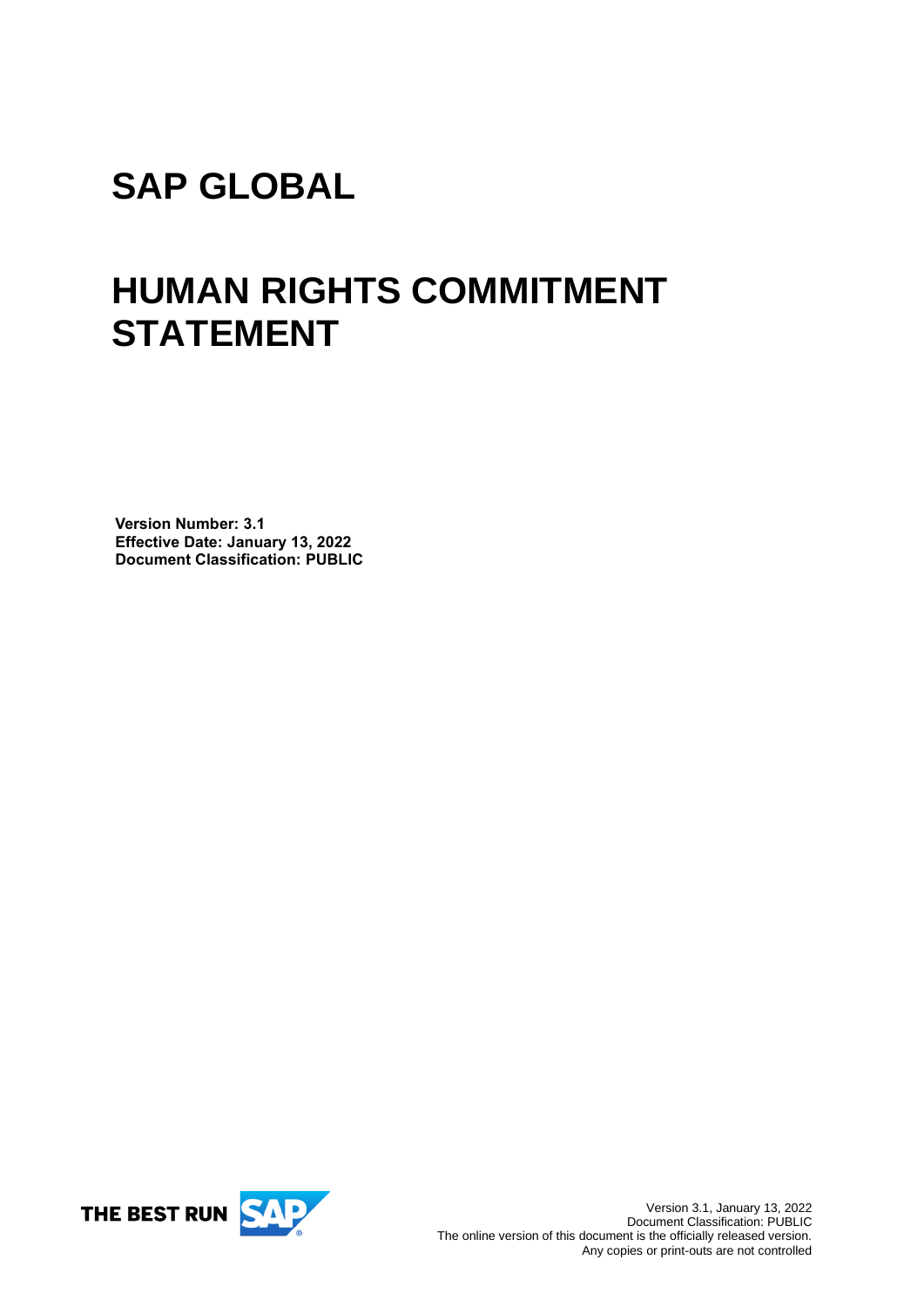# **CONTENTS**

| $\mathbf 1$  |     |                                                                                 |  |
|--------------|-----|---------------------------------------------------------------------------------|--|
| $\mathbf{2}$ |     |                                                                                 |  |
| 3            |     |                                                                                 |  |
| 4            |     |                                                                                 |  |
| 5            |     |                                                                                 |  |
|              | 5.1 |                                                                                 |  |
|              | 5.2 |                                                                                 |  |
|              | 5.3 |                                                                                 |  |
|              | 5.4 |                                                                                 |  |
|              | 5.5 |                                                                                 |  |
|              | 5.6 | Grievance Process: Reporting a Violation of Human Rights and Non-Retaliation  6 |  |
| 6            |     |                                                                                 |  |
|              | 6.1 |                                                                                 |  |
|              | 6.2 |                                                                                 |  |

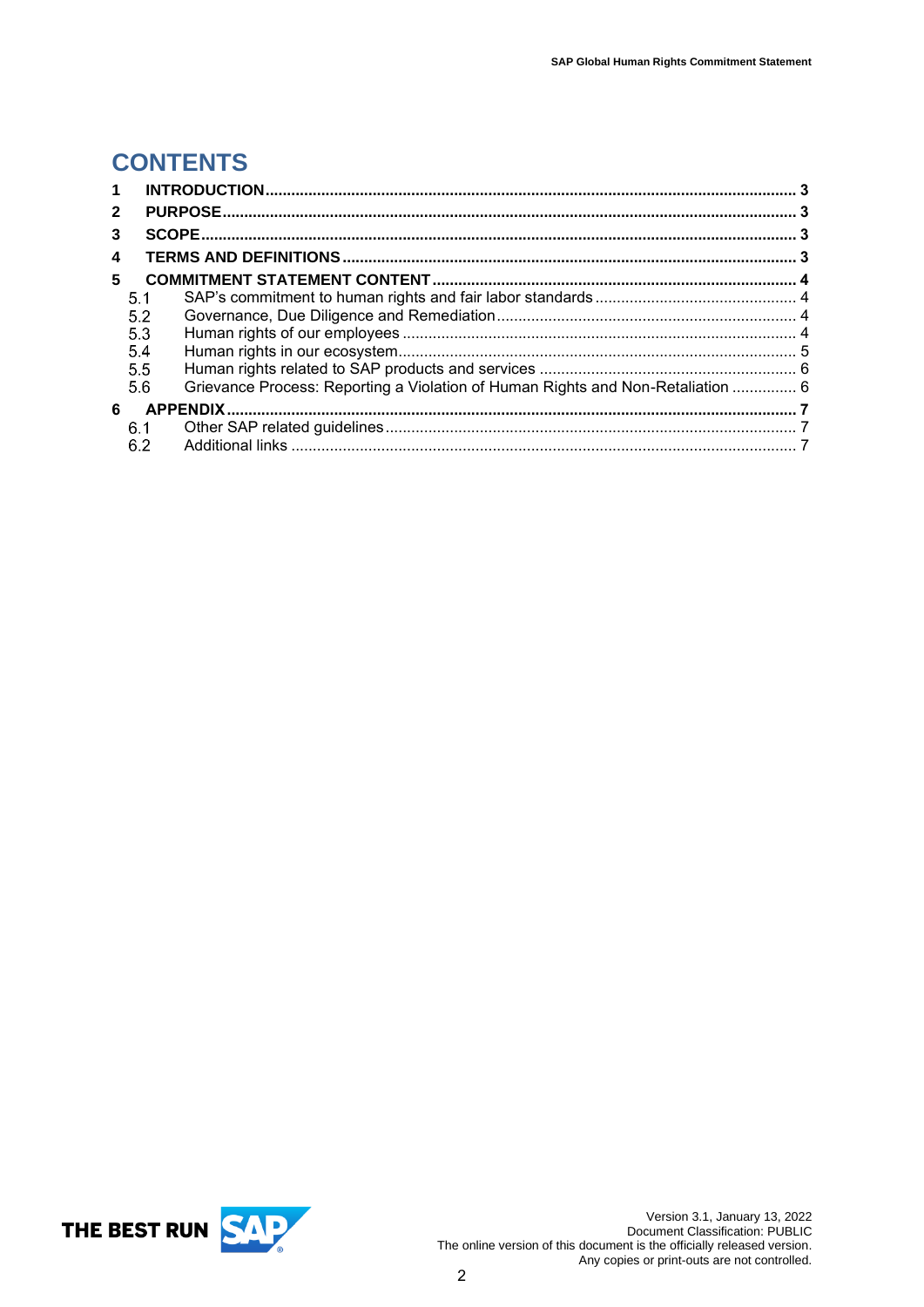## <span id="page-2-0"></span>**1 INTRODUCTION**

As a signatory of the UN Global Compact since 2000, SAP believes that businesses have a responsibility to respect human rights throughout all operations. With the impact of the Information and Communication Technology (ICT) sector on human rights increasing (e.g. data protection and freedom of expression, unknown impact of artificial intelligence on human rights), SAP recognizes its responsibility to be part of the global community to shape the future. We do this through deliberate efforts to utilize the power of technology for good.

We furthermore recognize that as a leading software provider with customers of all sizes across 25 industries in countries all over the world, our technology can help to advance – or be used to impede – human rights. Respecting human rights is a core element of realizing our vision and purpose to help the world run better and improve people's lives.

## <span id="page-2-1"></span>**2 PURPOSE**

The purpose of this Human Rights Commitment Statement is to ensure the respect of human rights at SAP and across our value chain.

### <span id="page-2-2"></span>**3 SCOPE**

The Human Rights Commitment Statement has a global scope and therefore applies to SAP operations worldwide. But we also expect our business partners (for example, suppliers, partners, customers) to respect human rights.

### <span id="page-2-3"></span>**4 TERMS AND DEFINITIONS**

| <b>Human Rights</b>                                                                          | Basic rights and freedoms that all people are entitled to regardless of<br>nationality, gender, national or ethnic origin, race, religion, language,<br>sexual orientation, or other personal factor. Human rights include civil<br>and political rights, such as the right to life, liberty and freedom as<br>well as social, cultural and economic rights including the right to<br>participate in culture, the right to food, and the right to work and<br>receive an education, as listed for example in the International Bill of<br>Human Rights and the International Labour Organization's<br>Declaration on Fundamental Principles and Rights at Work.                          |
|----------------------------------------------------------------------------------------------|------------------------------------------------------------------------------------------------------------------------------------------------------------------------------------------------------------------------------------------------------------------------------------------------------------------------------------------------------------------------------------------------------------------------------------------------------------------------------------------------------------------------------------------------------------------------------------------------------------------------------------------------------------------------------------------|
| <b>United Nations Guiding</b><br><b>Principles on Business</b><br>and Human Rights<br>(UNGP) | The UNGP are a set of principles implementing the United Nations<br>'Protect, Respect and Remedy' framework on the issue of human<br>rights. This framework provides the first global standard for preventing<br>and addressing the risk of adverse impacts on human rights linked to<br>business activity. The framework states that companies have a<br>responsibility to comply with all applicable laws and to respect human<br>rights, including in areas where governance standards are poor, and<br>where human rights are not universally respected and further<br>prescribe that companies need to ensure appropriate and effective<br>remedies when human rights are breached. |
| <b>Human Rights Due</b><br><b>Diligence</b>                                                  | An on-going risk management process to identify, prevent, mitigate,<br>and account for how a company addresses its negative human rights<br>impacts.                                                                                                                                                                                                                                                                                                                                                                                                                                                                                                                                     |
| <b>Sustainability</b>                                                                        | Creating positive economic, environmental and social impact within<br>planetary boundaries.                                                                                                                                                                                                                                                                                                                                                                                                                                                                                                                                                                                              |

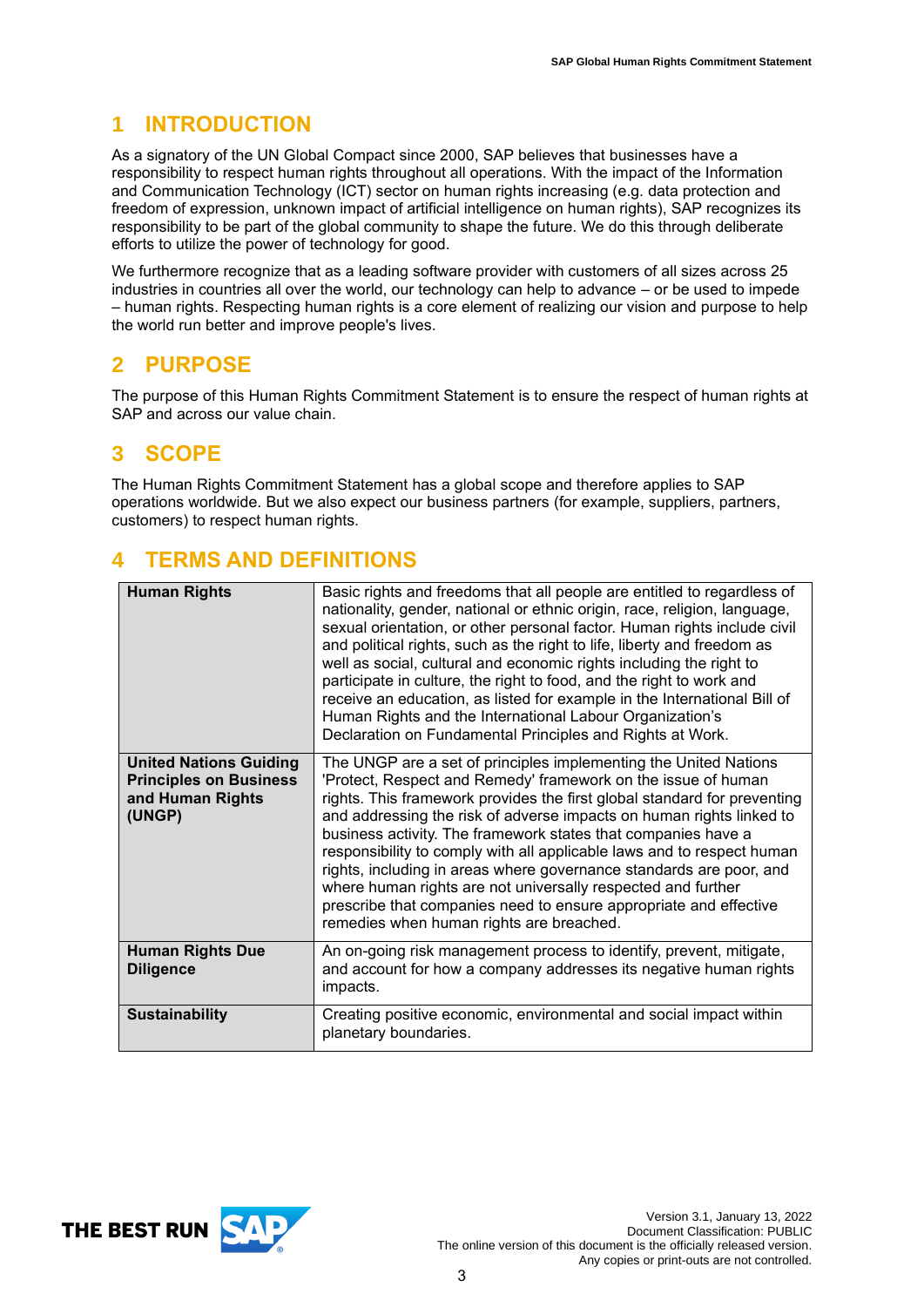# <span id="page-3-0"></span>**5 COMMITMENT STATEMENT CONTENT**

### <span id="page-3-1"></span>**SAP's commitment to human rights and fair labor standards**

- We respect and support the values of the Universal Declaration of Human Rights, the OECD Guidelines for Multinational Enterprises and the International Labour Organization's (ILO) Declaration on Fundamental Principles and Rights at Work by integrating human rights considerations into our standard business practices.
- We welcome and support the UN Guiding Principles on Business and Human Rights to Implement the United Nations "Protect, Respect and Remedy" Framework and seek to continuously embed them in our policies and processes.
- We respect government policies in the countries where we operate and sell. We will abide by our own policies or local law, whichever sets higher standards. If the implementation of these international standards is restricted by local law, we will develop innovative approaches to adhere in our actions to the principles proclaimed in the international standards.
- Respecting human rights is a baseline expectation of our stakeholders. We also seek to actively contribute to advancing human rights, for example, through our commitment to the UN Sustainable Development Goals and the UN Standards of Conduct for Business on Tackling Discrimination against LGBTI People as well as through corporate social responsibility initiatives or partnerships.
- We also expect our business partners to share our commitment to human rights.

## <span id="page-3-2"></span>**Governance, Due Diligence and Remediation**

- A steering committee oversees the Human Rights Commitment Statement while our sustainability organization has the responsibility to ensure its overall fulfillment. The team works with colleagues from various board areas to manage an integrated approach.
- Recognizing the UN Guiding Principles, we have implemented a human rights due diligence process in order to identify, prevent and mitigate salient human rights risks. In this process, we are closely engaged with (potentially affected) stakeholders within and outside of the company.
- SAP Global Risk & Assurance Services conducts regular labor audits to check internal compliance with this commitment statement. Any adverse findings will be mitigated through appropriate remediation measures.
- SAP regularly reviews and updates its efforts and communicates the results of the due diligence process and the labor audits in its annual integrated report.

#### <span id="page-3-3"></span>**Human rights of our employees**

As an innovation driven business, SAP depends on hiring the most talented employees in the industry. We are committed to respecting our employees' fundamental rights at work.

- 1. We do not accept forced, bonded, or involuntary prison labor. In SAP's recruiting and hiring processes we ensure that employees are entering their working contracts with SAP voluntarily, that they are not required to lodge deposits, identity papers, or any other documents that might limit the worker's legal status/ compliance, their freedom to travel or the ability to leave their job temporarily or permanently upon commencing employment with SAP.
- 2. We prohibit discrimination and harassment based on personal factors including but not limited to culture, race, ethnicity, age, gender, sexual orientation, gender identity or expression, and physical or mental disability by the implementation of a [Global Anti-Discrimination Policy](https://www.sap.com/documents/2018/04/643f05de-fb7c-0010-87a3-c30de2ffd8ff.html) and proactively promote inclusion through our Diversity & Inclusion programs. Employees are encouraged to promptly report any concern of behavior contrary to our Policy. Retaliation for reporting or participating in an investigation of the same is strictly prohibited.
- 3. We respect the rights of our employees to organize and to be represented by trade unions and other bona fide representatives of employees in accordance with local laws, and we engage in a constructive dialogue with employee representatives.

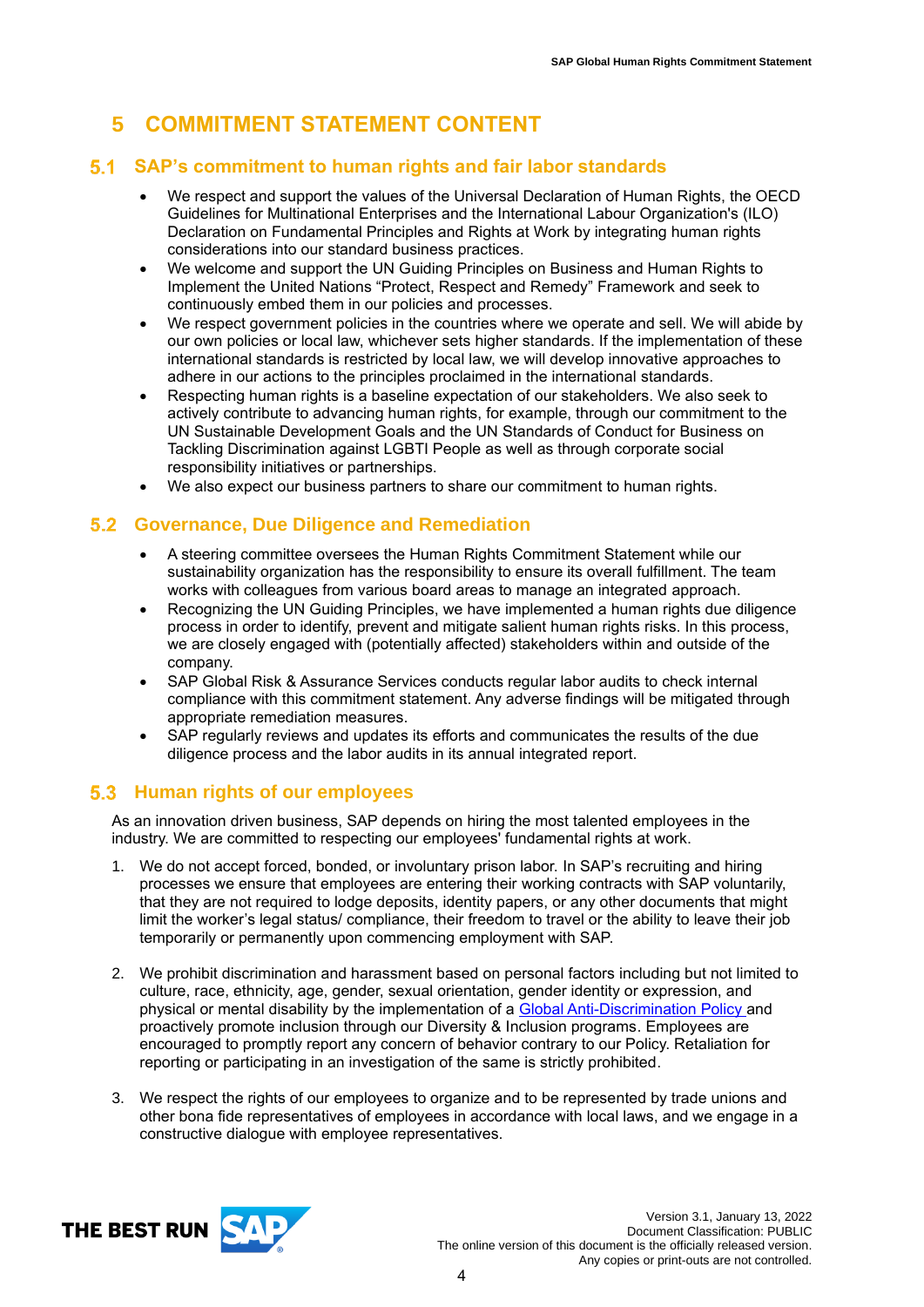- 4. We comply with local minimum age laws and requirements and do not employ child labor. We ensure this via our HR recruiting and hiring processes and governance.
- 5. We ensure that our workers are compensated with wages and benefits that meet or exceed the legally required minimum. Laws relating to pay, employment benefits, hours of work, time off, leaves of absence and other terms and conditions of employment vary from country to country. We are expected to comply with all applicable employment-related laws. This is ensured via SAP HR processes and governance.
- 6. We prohibit any form of physical and verbal abuse, harassment, or the threat of either in the workplace, as defined in our [Global Anti-Discrimination Policy.](https://www.sap.com/documents/2018/04/643f05de-fb7c-0010-87a3-c30de2ffd8ff.html) This means that
	- a. All employees and managers are expected to treat everyone with dignity and respect. b. Employees and managers are expected not to bully, threaten, intimidate or harm another
	- person or their property through either verbal behavior (written or oral) or non-verbal behavior (such as gestures, expressions, or physical contact).
- 7. We ensure our employees' right for recovery and leisure time in accordance with local labor laws as defined by local law and related [ILO standards.](http://ilo.org/global/standards/subjects-covered-by-international-labour-standards/working-time/lang--en/index.htm)
- 8. We provide a safe and health-promoting workplace for our employees in line with our Global [Health & Safety Policy.](https://assets.cdn.sap.com/sapcom/docs/2016/06/5c35e881-787c-0010-82c7-eda71af511fa.pdf) This means that
	- a. All employees and managers are expected to perform their work in compliance with the health and safety laws, regulations, policies and procedures of their locations.
	- b. Managers shall ensure that their employees receive regular health and safety training.
	- c. Local senior management representatives need to ensure that systematic policies and procedures are established to prevent workplace hazards and risks at their source and to seek continual improvement.
- 9. We invest in education and corporate programs to maintain and improve our employees' longterm employability.

#### <span id="page-4-0"></span>**5.4 Human rights in our ecosystem**

We expect all our business partners to respect human rights and to avoid complicity in human rights abuses.

- 1. The SAP Supplier Code of Conduct requires suppliers to uphold human and labor rights and to provide a safe and healthy work environment to workers.
- 2. The SAP Partner Code of Conduct requires partners to uphold human and labor rights and to provide a safe and healthy work environment to workers. This means that
	- a. The Global Partner Organization and other employees that recruit new partners and/or work with existing partners must ensure that all partners know and comply with the SAP Partner Code of Conduct.
	- b. The Office of Ethics and Compliance (OEC) and other departments such as Global Risk & Assurance Services (GR&AS) or Global Legal follow up on allegations of non-compliance with the SAP Partner Code of Conduct. In case of severe breaches, the relationship with the partner shall be reviewed and/or terminated.
- 3. We encourage our customers to comply with the Ten Principles of the UN Global Compact. We would like to encourage our customers to jointly with us embrace their ethical responsibilities and share our commitment to the UN Global Compact. We will use customer interactions to actively discuss mutual positions towards the UN Global Compact as well as potential next steps depending on our customers' approach to these general principles.
- 4. We engage with our stakeholders on the respect and support of human rights. We actively collaborate with stakeholders and listen to their views regarding human rights. As an example, relevant issues are discussed with the SAP Sustainability Advisory Panel and local social partners.

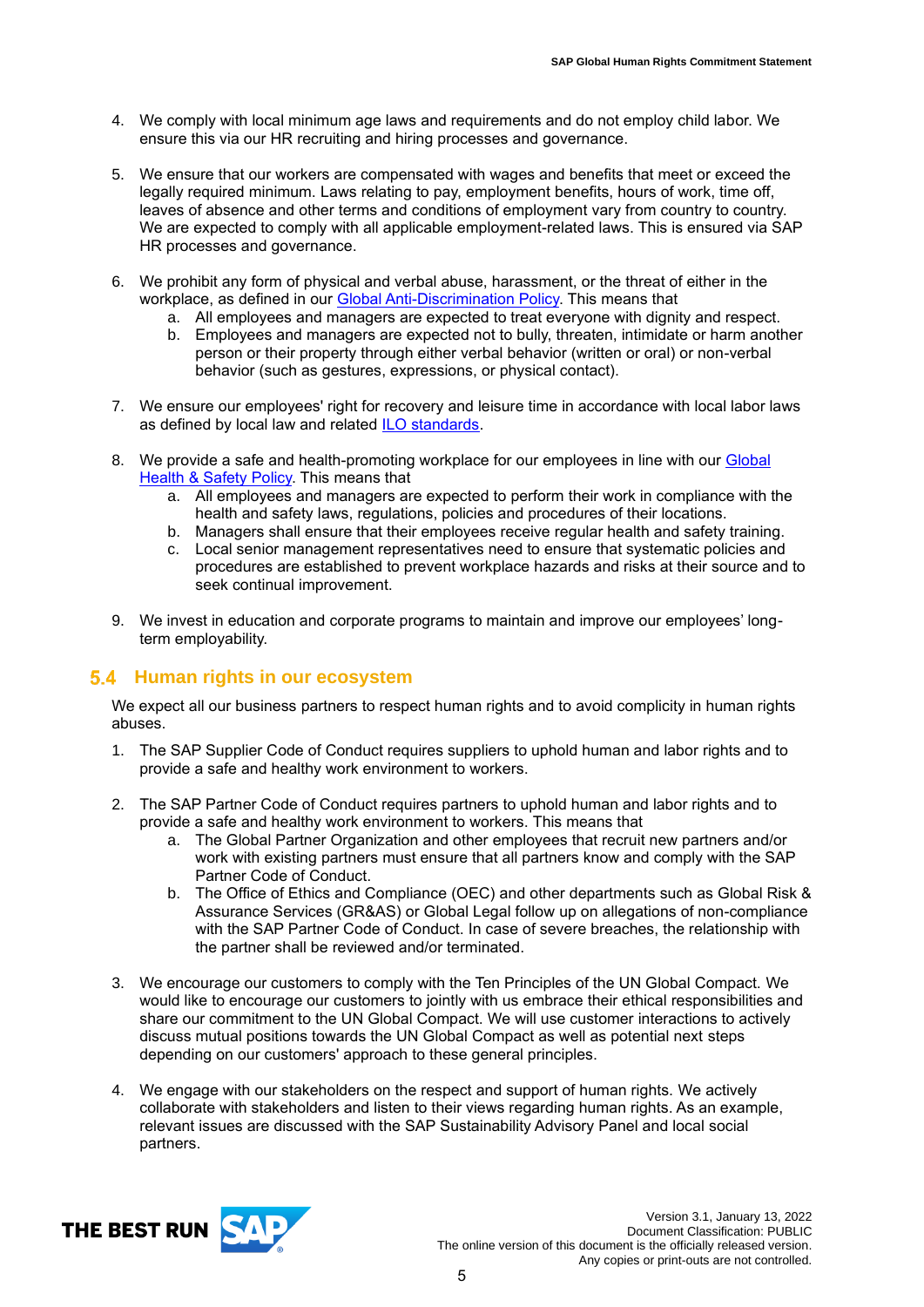### <span id="page-5-0"></span>**Human rights related to SAP products and services**

As a business software company, we are committed to respecting human rights throughout the lifecycle of our products and services from design through development to use. Artificial intelligence (AI) is transforming our economy and society. This trend is expected to accelerate in the coming years, bringing new opportunities and challenges for society and human rights and freedoms. The emergence of AI is also generating legitimate concerns. This includes ethics, commercial/business practices, data protection, societal impact of technology on the labor market and skills, liability, cybersecurity, economic modelling, and human rights and freedoms. SAP is committed to address these concerns.

- 1. We develop innovative solutions helping customers embed human rights into their business and supply chain strategies. This means that
	- a. SAP develops solutions, for example, in healthcare, human resources, supply chain management, or public services to advance human rights globally (e.g. our supply chain management solution offers risk mapping based on financial as well as non-financial indicators, also including human rights aspects).
	- b. When designing and developing any solution, employees must ensure that they comply with the guiding principle for businesses of respecting human rights. Details are laid out in the [SAP's Guiding Principles for AI Ethics](https://www.sap.com/products/artificial-intelligence/ai-ethics.html) and the SAP Global [AI Ethics Policy.](https://one.int.sap/company/policies_and_guidelines/hr_and_sustainability#2d247bae-48d8-491c-9ed4-d38a319d6293_d0a8/sap_global_artificial_intelligence__ai__ethics_policy_)
- 2. To support inclusion efforts world-wide, we follow the recommendations of the current versions of the Web Content Accessibility Guidelines and the US Section508 when designing products and services. This means that in SAP policies and standards for software design, the accessibility of software is reflected as a guiding principle that is adhered in the development process.
- 3. We uphold internal standards for the protection of personal information and privacy rights as defined in the **SAP Global Development Policy**, the **SAP Global Quality Policy**, and the related SAP Product Standards as well as in the [SAP Data Protection and Privacy Policy.](https://sap.sharepoint.com/sites/115542/DPP_released/Documents/Forms/PDF%20DPP%20Documents%20View.aspx?id=%2Fsites%2F115542%2FDPP%5Freleased%2FDocuments%2FSAP%5FGlobal%5FData%5FProtection%5Fand%5FPrivacy%5FPolicy%5FPublic%5FEN%2Epdf&parent=%2Fsites%2F115542%2FDPP%5Freleased%2FDocuments)
	- All employees are required to complete a mandatory training covering Information Security Fundamentals as part of the SAP Security Policy.
	- In the context of a mandatory compliance baseline training for all employees, topics such as intellectual property, compliance, and principles of data protection privacy are covered, including how to identify and mitigate certain security risks.
- 4. We uphold data security during the use phase of our products and services as described in the Global Development Policy, the Global Quality Policy, and the related SAP Product Standards. SAP describes the [Security Development Lifecycle at SAP](https://www.sap.com/documents/2016/03/a248a699-627c-0010-82c7-eda71af511fa.html) as well as the SAP Product and Cloud [Security Strategy](https://www.sap.com/about/trust-center/security.html) in externally available documents.

#### <span id="page-5-1"></span>**Grievance Process: Reporting a Violation of Human Rights and Non-Retaliation**

Employees and managers should raise any questions, concerns, or potential breaches to:

- their manager,
- the HR department: open a ticket with HRDirect or send an e-mail to [HRCompliance@sap.com,](mailto:HRCompliance@sap.com)
- the Global Ombudsoffice: **SAP\_ombudsoffice@sap.com,**
- The Office of Ethics and Compliance: ["Speak Out" Whistleblower Tool.](https://app.convercent.com/en-us/LandingPage/c11fcf9e-a052-ea11-a972-000d3ab9f062?_=1616097379987)

An objective investigation will be conducted upon receipt of information, reported in good faith of behavior contrary to this commitment statement. If an investigation concludes prohibited conduct has occurred, appropriate action commensurate with the facts of the investigation will be taken.

SAP strictly prohibits retaliation against anyone who, in good faith, reports violations of this Commitment Statement or participates in an investigation, even if the investigation does not ultimately prove the concerns. Dishonest, bad faith, or otherwise abusive reports are prohibited.